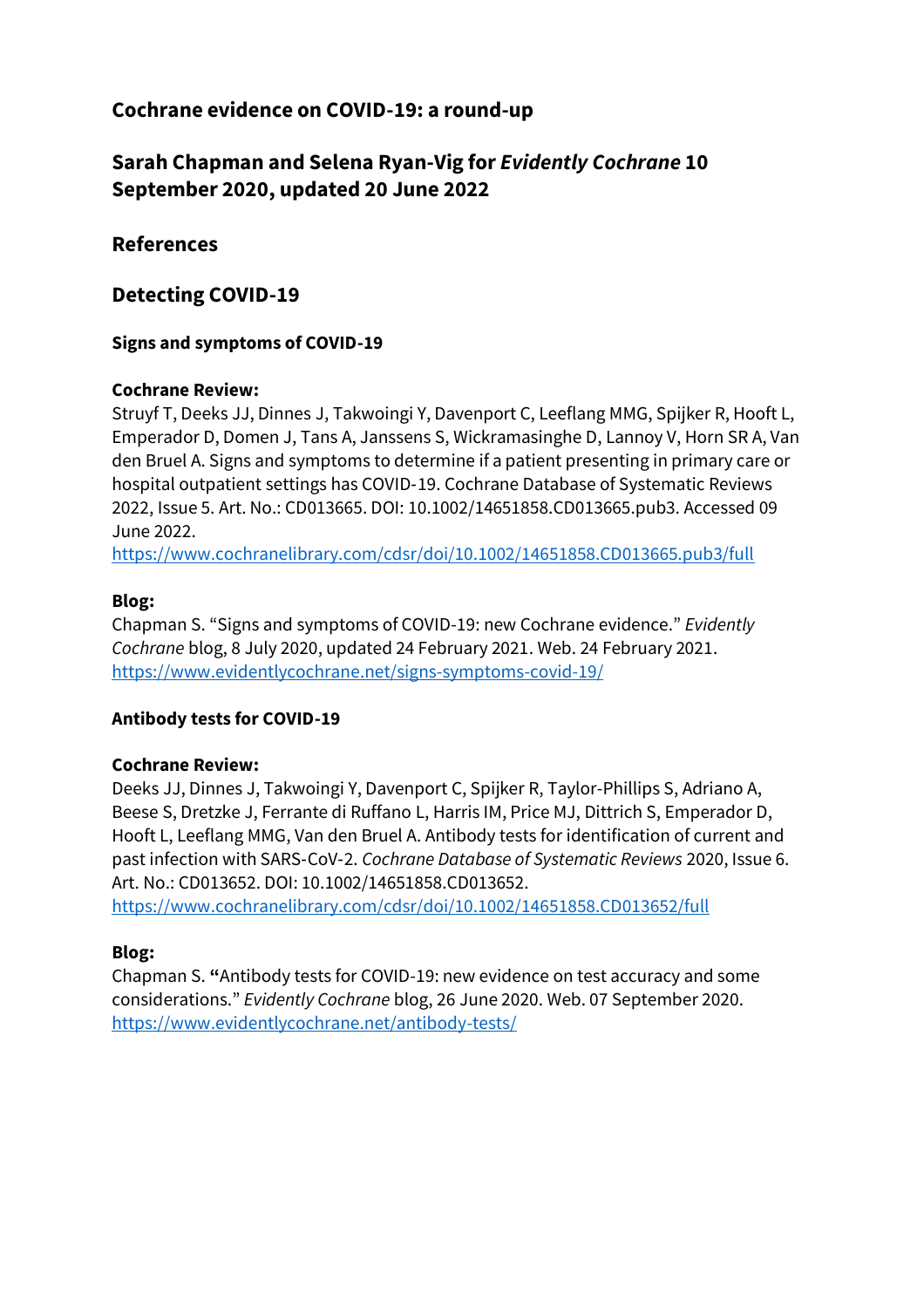### **Rapid point-of-care tests for diagnosing COVID-19 infection**

#### **Cochrane Review:**

Stegeman I, Ochodo EA, Guleid F, Holtman GA., Yang B, Davenport C, Deeks JJ, Dinnes J, Dittrich S, Emperador D, Hooft L, Spijker R, Takwoingi Y, Van den Bruel A, Wang J, Langendam M, Verbakel JY, Leeflang MMG. Routine laboratory testing to determine if a patient has COVID‐19. Cochrane Database of Systematic Reviews 2020, Issue 11. Art. No.: CD013787. DOI: 10.1002/14651858.CD013787. Accessed 01 April 2021. <https://www.cochranelibrary.com/cdsr/doi/10.1002/14651858.CD013787/full>

### **Routine laboratory tests – how good are they for detecting COVID-19?**

### **Cochrane Review:**

Stegeman I, Ochodo EA, Guleid F, Holtman GA., Yang B, Davenport C, Deeks JJ, Dinnes J, Dittrich S, Emperador D, Hooft L, Spijker R, Takwoingi Y, Van den Bruel A, Wang J, Langendam M, Verbakel JY, Leeflang MMG. Routine laboratory testing to determine if a patient has COVID-19. Cochrane Database of Systematic Reviews 2020, Issue 11. Art. No.: CD013787. DOI: 10.1002/14651858.CD013787.

<https://www.cochranelibrary.com/cdsr/doi/10.1002/14651858.CD013787/full>

### **Screening for COVID-19**

### **Cochrane Review:**

Viswanathan M, Kahwati L, Jahn B, Giger K, Dobrescu AI, Hill C, Klerings I, Meixner J, Persad E, Teufer B, Gartlehner G. Universal screening for SARS‐CoV‐2 infection: a rapid review. Cochrane Database of Systematic Reviews 2020, Issue 9. Art. No.: CD013718. DOI: 10.1002/14651858.CD013718.

<https://www.cochranelibrary.com/cdsr/doi/10.1002/14651858.CD013718/full>

### **Thoracic (chest) imaging tests for COVID-19**

### **Cochrane Review:**

Ebrahimzadeh S, Islam N, Dawit H, Salameh J-P, Kazi S, Fabiano N, Treanor L, Absi M, Ahmad F, Rooprai P, Al Khalil A, Harper K, Kamra N, Leeflang MMG, Hooft L, van der Pol CB, Prager R, Hare SS, Dennie C, Spijker R, Deeks JJ, Dinnes J, Jenniskens K, Korevaar DA, Cohen JF, Van den Bruel A, Takwoingi Y, van de Wijgert J, Wang J, Pena E, Sabongui S, McInnes MDF. Thoracic imaging tests for the diagnosis of COVID‐19. Cochrane Database of Systematic Reviews 2022, Issue 5. Art. No.: CD013639. DOI:

10.1002/14651858.CD013639.pub5. Accessed 17 May 2022.

<https://www.cochranelibrary.com/cdsr/doi/10.1002/14651858.CD013639.pub5/full>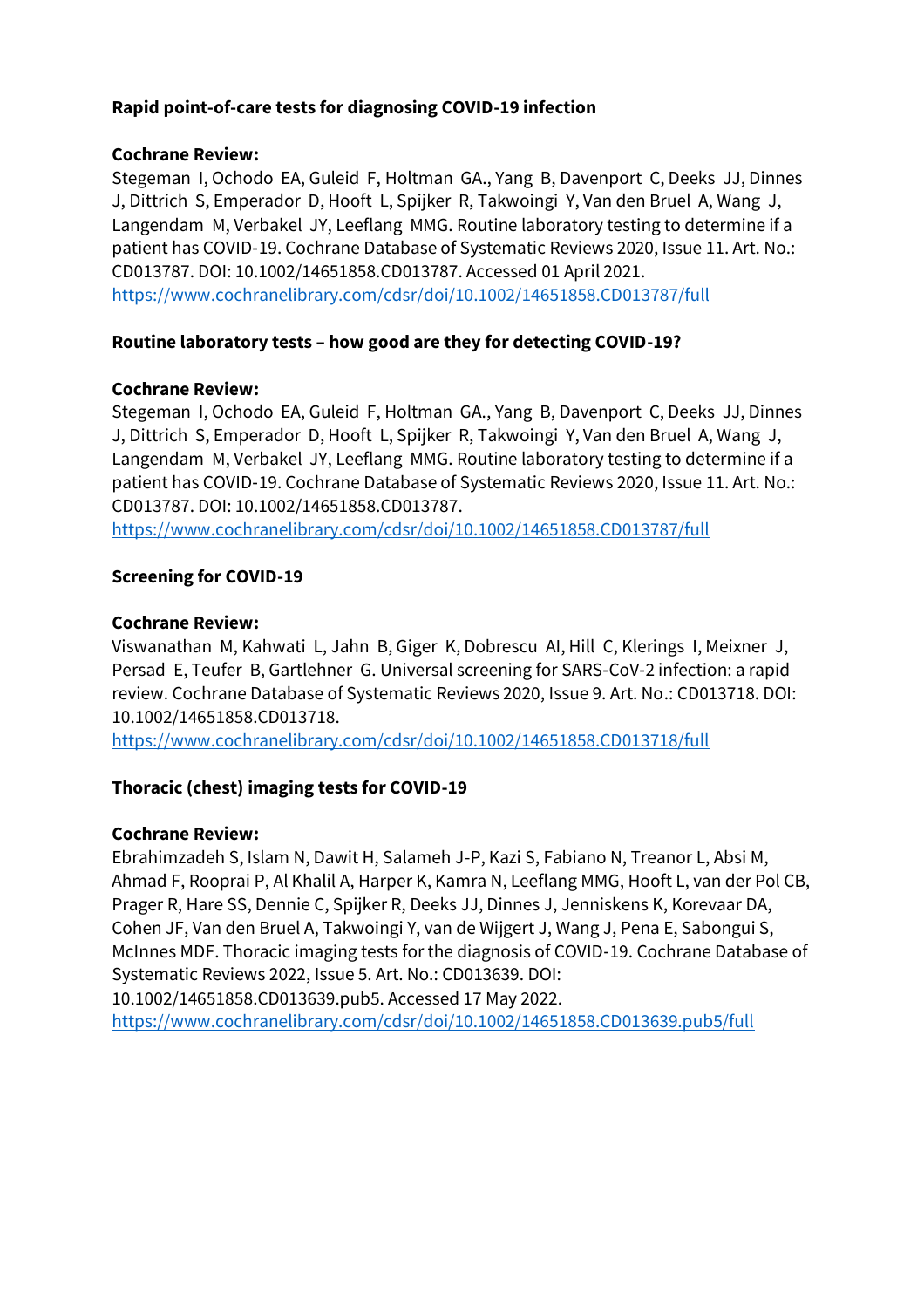# **Measures to control the spread of COVID-19**

### **School-based measures to contain the COVID-19 pandemic**

### **Cochrane Review:**

Krishnaratne S, Littlecott H, Sell K, Burns J, Rabe JE, Stratil JM, Litwin T, Kreutz C, Coenen M, Geffert K, Boger AH, Movsisyan A, Kratzer S, Klinger C, Wabnitz K, Strahwald B, Verboom B, Rehfuess E, Biallas RL, Jung-Sievers C, Voss S, Pfadenhauer LM. **Measures implemented in the school setting to contain the COVID**‐**19 pandemic: a rapid review**. Cochrane Database of Systematic Reviews 2022, Issue 1. Art. No.: CD015029. DOI: 10.1002/14651858.CD015029

<https://www.cochranelibrary.com/cdsr/doi/10.1002/14651858.CD015029/full>

### **Cochrane Scoping Reviews:**

Kratzer S, Pfadenhauer LM, Biallas RL, Featherstone R, Klinger C, Movsisyan A, Rabe JE, Stadelmaier J, Rehfuess E, Wabnitz K, Verboom B. **Unintended consequences of measures implemented in the school setting to contain the COVID**‐**19 pandemic: a scoping review**. *Cochrane Database of Systematic Reviews* 2022, Issue 6. Art. No.: CD015397. DOI: 10.1002/14651858.CD015397 <https://www.cochranelibrary.com/cdsr/doi/10.1002/14651858.CD015397/full>

Krishnaratne S, Pfadenhauer LM, Coenen M, Geffert K, Jung-Sievers C, Klinger C, Kratzer S, Littlecott H, Movsisyan A, Rabe JE, Rehfuess E, Sell K, Strahwald B, Stratil JM, Voss S, Wabnitz K, Burns J. **Measures implemented in the school setting to contain the COVID**‐**19 pandemic: a scoping review**. Cochrane Database of Systematic Reviews 2020, Issue 12. Art. No.: CD013812. DOI: 10.1002/14651858.CD013812. Accessed 17 December 2020.

<https://www.cochranelibrary.com/cdsr/doi/10.1002/14651858.CD013812/full>

# **Cochrane Clinical Answers:**

Burch J, Tort S. "What evidence is available on measures implemented in school settings to reopen schools and/or keep schools open during the COVID-19 pandemic?" Cochrane Library, Cochrane Clinical Answer, 22 December 2020. 17 January 2022. <https://www.cochranelibrary.com/cca/doi/10.1002/cca.3484/full>

Tort S, Pettersen K. "Do measures implemented in the school setting help contain the COVID-19 pandemic?" Cochrane Library, Cochrane Clinical Answer, 20 January 2022. Web. 7 June 2022. <https://www.cochranelibrary.com/cca/doi/10.1002/cca.3926/full>

# **Quarantine for controlling COVID-19**

### **Cochrane Review:**

Nussbaumer-Streit B, Mayr V, Dobrescu AI, Chapman A, Persad E, Klerings I, Wagner G, Siebert U, Christof C, Zachariah C, Gartlehner G. Quarantine alone or in combination with other public health measures to control COVID‐19: a rapid review. *Cochrane Database of Systematic Reviews* 2020, Issue 4. Art. No.: CD013574. DOI: 10.1002/14651858.CD013574. <https://www.cochranelibrary.com/cdsr/doi/10.1002/14651858.CD013574/full>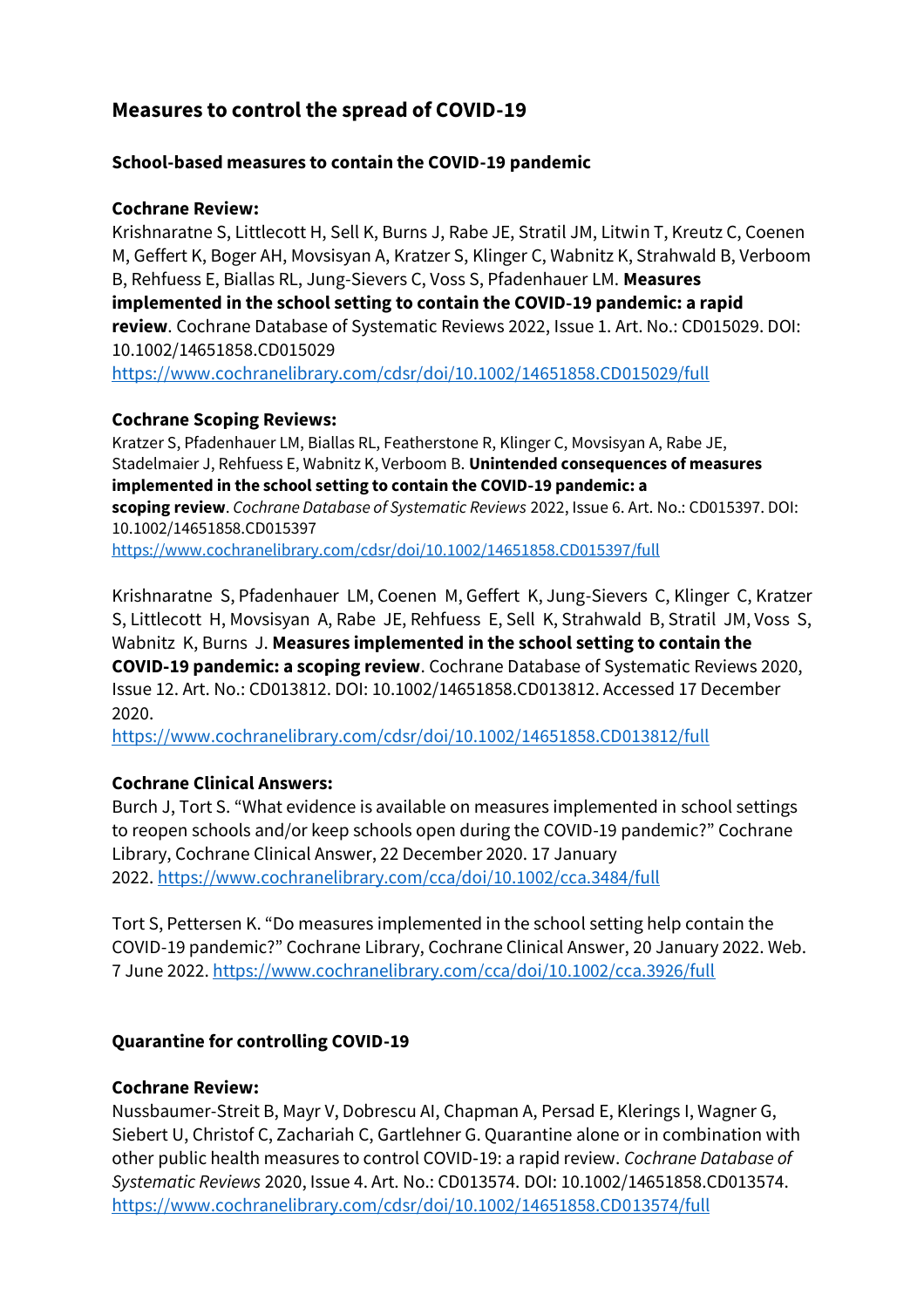### **Blogs:**

Chapman S. "Quarantine for controlling COVID-19 (coronavirus). New Cochrane evidence." *Evidently Cochrane* blog, 9 April 2020. Web. 07 September 2020. <https://www.evidentlycochrane.net/quarantine-covid-19/>

Chapman S. ""Stay at home" rules: what makes people more likely to stick to quarantine?" *Evidently Cochrane* blog, 26 March 2020. Web. 07 September 2020. <https://www.evidentlycochrane.net/quarantine/>

### **Cochrane Podcast**:

Nussbaumer-Streit B. How effective is quarantine alone or combined with other public health measures to control coronavirus (COVID-19)? Cochrane Library, Cochrane Podcasts, 8 April 2020. Web. 9 September 2020. <https://www.cochrane.org/podcasts/10.1002/14651858.CD013574>

### **Cochrane Clinical Answers:**

Burch J, Bunt B. "What are the effects of quarantine plus other measures for controlling the spread of COVID‐19?" Cochrane Library, Cochrane Clinical Answers, 20 April 2020. Web. 7 September 2020.<https://www.cochranelibrary.com/cca/doi/10.1002/cca.3053/full>

Burch J, Bunt B. "What are the effects of quarantine for close contacts of people with confirmed COVID‐19?" Cochrane Library, Cochrane Clinical Answers, 20 April 2020. Web. 7 September 2020[. https://www.cochranelibrary.com/cca/doi/10.1002/cca.3054/full](https://www.cochranelibrary.com/cca/doi/10.1002/cca.3054/full)

Burch J, Bunt B. "What are the effects of quarantine for individuals travelling from a country with a declared COVID‐19 outbreak?" Cochrane Library, Cochrane Clinical Answers, 20 April 2020. Web. 7 September 2020. <https://www.cochranelibrary.com/cca/doi/10.1002/cca.3055/full>

#### **Contact tracing**

#### **Cochrane Review:**

Anglemyer A, Moore THM, Parker L, Chambers T, Grady A, Chiu K, Parry M, Wilczynska M, Flemyng E, Bero L. Digital contact tracing technologies in epidemics: a rapid review. *Cochrane Database of Systematic Reviews* 2020, Issue 8. Art. No.: CD013699. DOI: 10.1002/14651858.CD013699.

<https://www.cochranelibrary.com/cdsr/doi/10.1002/14651858.CD013699/full>

### **Cochrane Clinical Answer:**

Burch J, Jackson C. "During epidemics, how effective are digital contact tracing technologies for identifying secondary cases and close contacts?" Cochrane Library, Cochrane Clinical Answers, 7 September 2020. Web. 9 September 2020. <https://www.cochranelibrary.com/cca/doi/10.1002/cca.3262/full>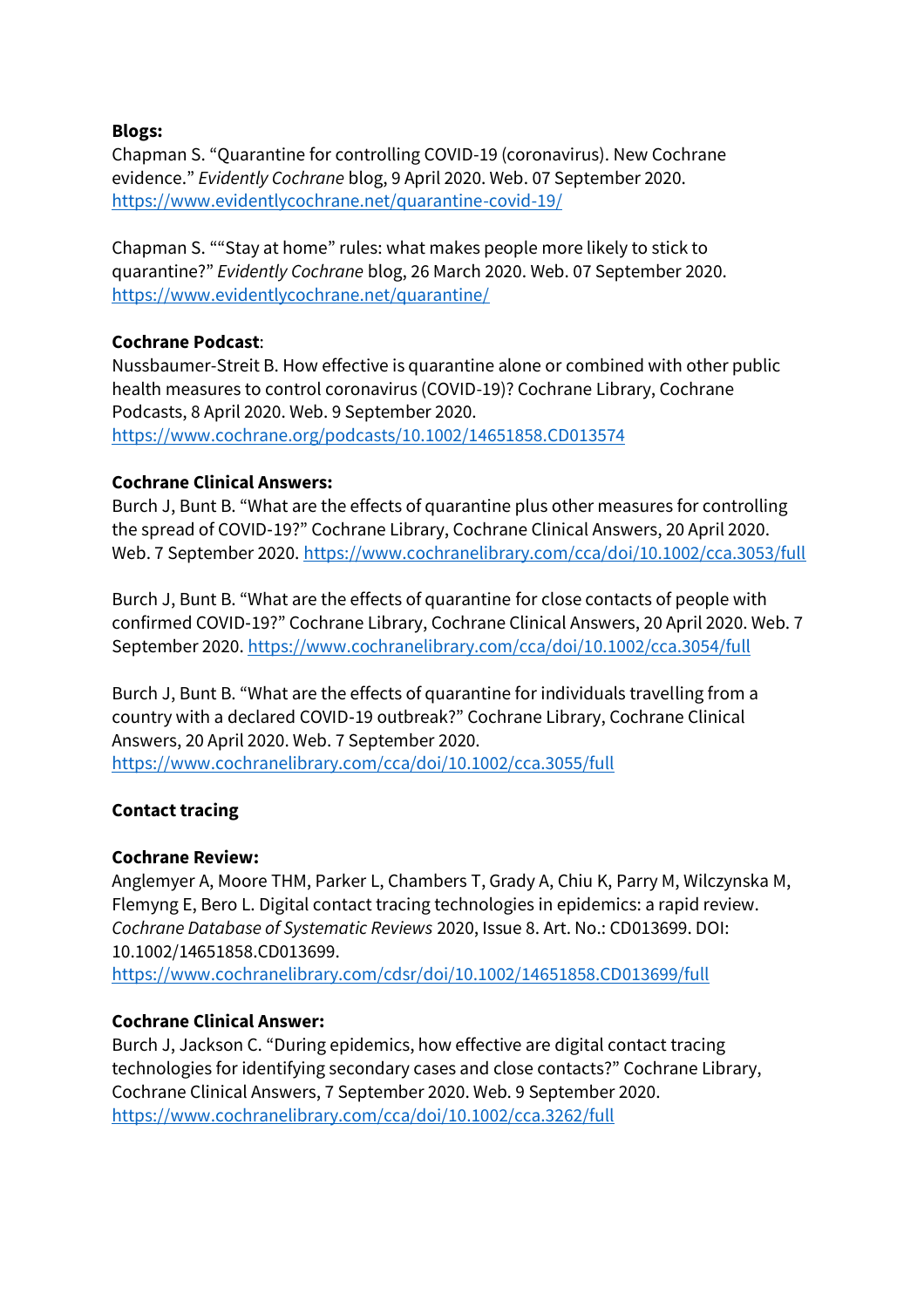# **Personal Protective Equipment (PPE) for healthcare workers**

### **Cochrane Reviews:**

Verbeek JH, Rajamaki B, Ijaz S, Sauni R, Toomey E, Blackwood B, Tikka C, Ruotsalainen JH, Kilinc Balci FS. Personal protective equipment for preventing highly infectious diseases due to exposure to contaminated body fluids in healthcare staff. *Cochrane Database of Systematic Reviews* 2020, Issue 4. Art. No.: CD011621. DOI: 10.1002/14651858.CD011621.pub4.

<https://www.cochranelibrary.com/cdsr/doi/10.1002/14651858.CD011621.pub5/full>

Houghton C, Meskell P, Delaney H, Smalle M, Glenton C, Booth A, Chan XHS, Devane D, Biesty LM. Barriers and facilitators to healthcare workers' adherence with infection prevention and control (IPC) guidelines for respiratory infectious diseases: a rapid qualitative evidence synthesis. *Cochrane Database of Systematic Reviews* 2020, Issue 4. Art. No.: CD013582. DOI: 10.1002/14651858.CD013582.

<https://www.cochranelibrary.com/cdsr/doi/10.1002/14651858.CD013582/full>

### **Cochrane Podcast:**

Houghton C. Factors that influence whether healthcare workers follow infection prevention and control guidelines for respiratory infectious diseases. Cochrane Library, Cochrane Podcasts, 21 April 2020. Web. 9 September 2020. <https://www.cochrane.org/podcasts/10.1002/14651858.CD013582>

### **Cochrane Clinical Answers:**

Burch J, Bunt C. "Which type of personal protective equipment (PPE), and which interventions to increase PPE use by healthcare workers, help reduce the spread of highly infectious diseases?" Cochrane Library, Cochrane Clinical Answers, 18 May 2020. Web. 8 September 2020. <https://www.cochranelibrary.com/cca/doi/10.1002/cca.3056/full> Burch J, Hammerschmidt J. "What are the organizational, environmental, and individual barriers and facilitators affecting healthcare workers' adherence to infection prevention and control (IPC) guidelines for respiratory infectious diseases?" Cochrane Library, Cochrane Clinical Answers, 5 May 2020. Web. 8 September 2020. <https://www.cochranelibrary.com/cca/doi/10.1002/cca.3067/full>

# **Preventing or reducing COVID-19 infections in long term care facilities (care homes)**

# **Cochrane Review:**

Stratil JM, Biallas RL, Burns J, Arnold L, Geffert K, Kunzler AM, Monsef I, Stadelmaier J, Wabnitz K, Litwin T, Kreutz C, Boger AH, Lindner S, Verboom B, Voss S, Movsisyan A. Non‐pharmacological measures implemented in the setting of long‐term care facilities to prevent SARS‐CoV‐2 infections and their consequences: a rapid review. Cochrane Database of Systematic Reviews 2021, Issue 9. Art. No.: CD015085. DOI: 10.1002/14651858.CD015085.pub2. Accessed 14 October 2021. <https://www.cochranelibrary.com/cdsr/doi/10.1002/14651858.CD015085.pub2/full>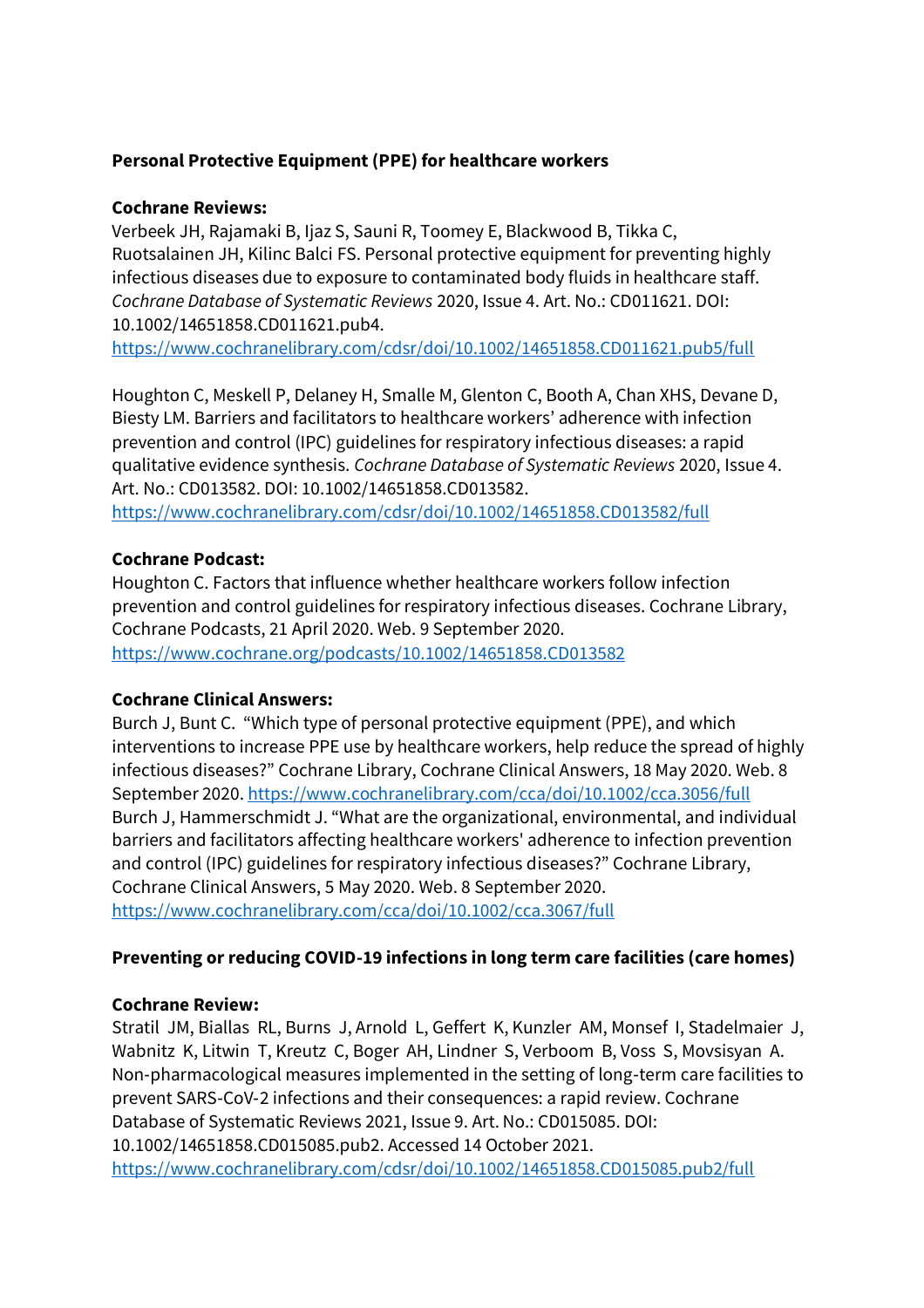# **Cochrane Clinical Answers:**

Burch J and Tort S. What are the effects of contact regulation and transmission‐reducing measures on COVID‐19 in long‐term care facilities (LTCFs)? Cochrane Library, Cochrane Clinical Answers, 24 September 2021. Web 01 October. <https://www.cochranelibrary.com/cca/doi/10.1002/cca.3836/full>

Burch J and Tort S. What are the effects of COVID‐19 entry regulation measures in long‐ term care facilities (LTCFs)? Cochrane Library, Cochrane Clinical Answers, 24 September 2021. Web 01 October.<https://doi.org/10.1002/cca.3835>

Burch J and Tort S. What are the effects of COVID‐19 outbreak control measures in long‐ term care facilities (LTCFs)? Cochrane Library, Cochrane Clinical Answers, 24 September 2021. Web 01 October.<https://doi.org/10.1002/cca.3837>

Burch J and Tort S. What are the effects of COVID‐19 surveillance measures in long‐term care facilities (LTCFs)? Cochrane Library, Cochrane Clinical Answers, 24 September 2021. Web 01 October.<https://doi.org/10.1002/cca.3838>

# **Antimicrobial mouthrinses and nasal sprays to protect healthcare workers and patients at risk of COVID-19**

### **Cochrane Reviews:**

Burton MJ, Clarkson JE, Goulao B, Glenny A-M, McBain AJ, Schilder AGM, Webster KE, Worthington HV. [Antimicrobial mouthwashes \(gargling\) and nasal sprays administered to](https://www.cochranelibrary.com/cdsr/doi/10.1002/14651858.CD013627.pub2/full)  [patients with suspected or confirmed COVID](https://www.cochranelibrary.com/cdsr/doi/10.1002/14651858.CD013627.pub2/full)‐19 infection to improve patient outcomes [and to protect healthcare workers treating them.](https://www.cochranelibrary.com/cdsr/doi/10.1002/14651858.CD013627.pub2/full) Cochrane Database of Systematic Reviews 2020, Issue 9. Art. No.: CD013627. DOI: 10.1002/14651858.CD013627.pub2.

Burton MJ, Clarkson JE, Goulao B, Glenny A-M, McBain AJ, Schilder AGM, Webster KE, Worthington HV. [Antimicrobial mouthwashes \(gargling\) and nasal sprays to protect](https://www.cochranelibrary.com/cdsr/doi/10.1002/14651858.CD013628.pub2/full?cookiesEnabled)  [healthcare workers when undertaking aerosol](https://www.cochranelibrary.com/cdsr/doi/10.1002/14651858.CD013628.pub2/full?cookiesEnabled)‐generating procedures (AGPs) on patients [without suspected or confirmed COVID](https://www.cochranelibrary.com/cdsr/doi/10.1002/14651858.CD013628.pub2/full?cookiesEnabled)‐19 infection. Cochrane Database of Systematic Reviews 2020, Issue 9. Art. No.: CD013628. DOI: 10.1002/14651858.CD013628.pub2.

Burton MJ, Clarkson JE, Goulao B, Glenny A-M, McBain AJ, Schilder AGM, Webster KE, Worthington HV. Use of antimicrobial mouthwashes (gargling) and nasal sprays by [healthcare workers to protect them when treating patients with suspected or confirmed](https://www.cochranelibrary.com/cdsr/doi/10.1002/14651858.CD013626.pub2/full)  COVID‐[19 infection.](https://www.cochranelibrary.com/cdsr/doi/10.1002/14651858.CD013626.pub2/full) Cochrane Database of Systematic Reviews 2020, Issue 9. Art. No.: CD013626. DOI: 10.1002/14651858.CD013626.pub2.

# **Blog:**

Cochrane Oral Health. "Antimicrobial mouthrinses and nasal sprays to protect healthcare workers and patients at risk of COVID-19". Cochrane Oral Health Editorial base blog, 21 September 2020. Web. 22 September 2020.

[https://cochraneohg.wordpress.com/2020/09/21/antimicrobial-mouthrinses-and-nasal](https://cochraneohg.wordpress.com/2020/09/21/antimicrobial-mouthrinses-and-nasal-sprays-to-protect-healthcare-workers-and-patients-at-risk-of-covid-19/#more-2027)[sprays-to-protect-healthcare-workers-and-patients-at-risk-of-covid-19/#more-2027](https://cochraneohg.wordpress.com/2020/09/21/antimicrobial-mouthrinses-and-nasal-sprays-to-protect-healthcare-workers-and-patients-at-risk-of-covid-19/#more-2027)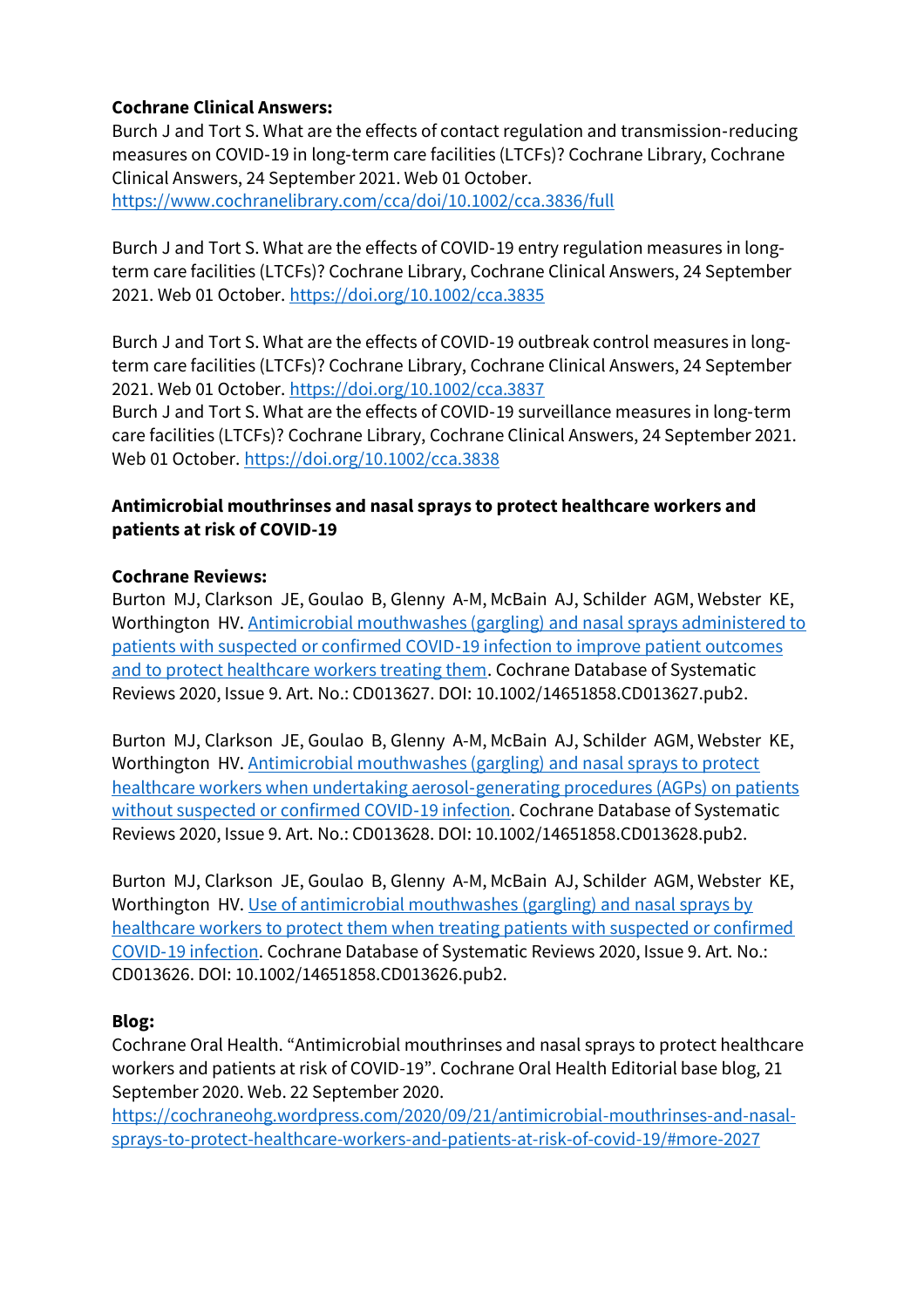### **Travel-related measures**

#### **Cochrane Review:**

Burns J, Movsisyan A, Stratil JM, Biallas RL, Coenen M, Emmert-Fees KMF, Geffert K, Hoffmann S, Horstick O, Laxy M, Klinger C, Kratzer S, Litwin T, Norris S, Pfadenhauer LM, Philipsborn P, Sell K, Stadelmaier J, Verboom B, Voss S, Wabnitz K, Rehfuess E. International travel‐related control measures to contain the COVID‐19 pandemic: a rapid review. *Cochrane Database of Systematic Reviews* 2021, Issue 3. Art. No.: CD013717. DOI: 10.1002/14651858.CD013717.pub2

<https://www.cochranelibrary.com/cdsr/doi/10.1002/14651858.CD013717.pub2/full>

### **Blog:**

Chapman S. "Travel-related measures for controlling the spread of COVID-19: new Cochrane evidence." *Evidently Cochrane* blog, 21 September 2020. Web. 21 September 2020.<https://www.evidentlycochrane.net/travel-related-measures-covid-19>

# **Preventing COVID-19**

# **Laboratory**‐**made COVID**‐**19**‐**specific monoclonal antibodies to prevent COVID**‐**19 in adults**

Hirsch C, Park YS, Piechotta V, Chai KL, Estcourt LJ, Monsef I, Salomon S, Wood EM, So-Osman C, McQuilten Z, Spinner CD, Malin JJ, Stegemann M, Skoetz N, Kreuzberger N. SARS‐CoV‐2‐neutralising monoclonal antibodies to prevent COVID‐19. Cochrane Database of Systematic Reviews 2022, Issue 6. Art. No.: CD014945. DOI: 10.1002/14651858.CD014945.pub2. Accessed 20 June 2022. <https://www.cochranelibrary.com/cdsr/doi/10.1002/14651858.CD014945.pub2/full>

# **The impact of the pandemic on other areas of health and wellbeing**

# **Resilience and mental health of frontline healthcare professionals**

# **Cochrane Review:**

Pollock A, Campbell P, Cheyne J, Cowie J, Davis B, McCallum J, McGill K, Elders A, Hagen S, McClurg D, Torrens C, Maxwell M. Interventions to support the resilience and mental health of frontline health and social care professionals during and after a disease outbreak, epidemic or pandemic: a mixed methods systematic review. Cochrane Database of Systematic Reviews 2020, Issue 11. Art. No.: CD013779. DOI: 10.1002/14651858.CD013779.

<https://www.cochranelibrary.com/cdsr/doi/10.1002/14651858.CD013779/full>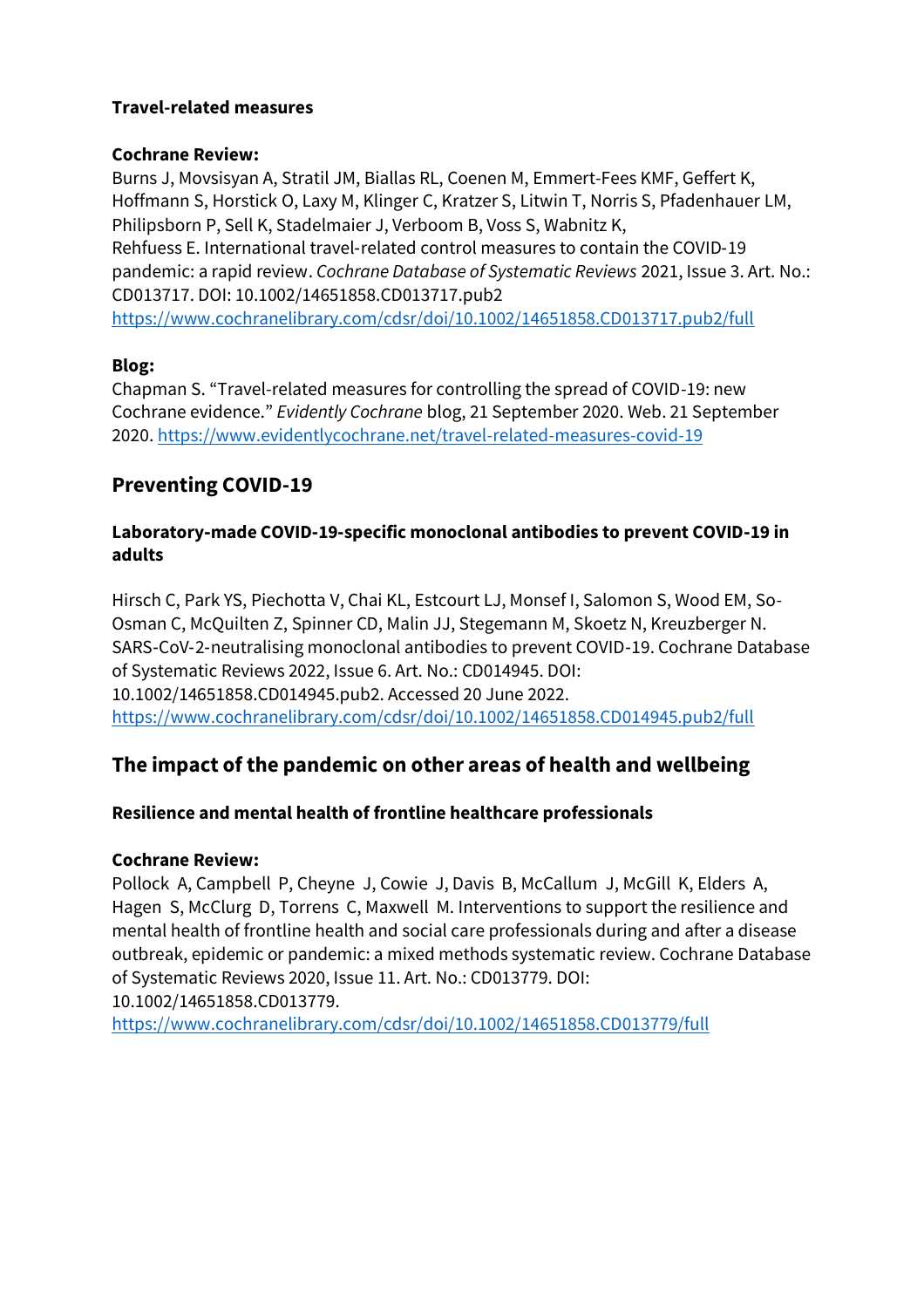### **Interventions for heavy menstrual bleeding**

#### **Cochrane Review:**

Bofill Rodriguez M, Lethaby A, Farquhar C, Duffy JMN. Interventions commonly available during pandemics for heavy menstrual bleeding: an overview of Cochrane Reviews. *Cochrane Database of Systematic Reviews* 2020, Issue 7. Art. No.: CD013651. DOI: 10.1002/14651858.CD013651.pub2.

<https://www.cochranelibrary.com/cdsr/doi/10.1002/14651858.CD013651.pub2/full>

### **Cochrane Podcast:**

Hirsch M, Duffy J. Interventions available during pandemics for heavy menstrual bleeding: an overview of Cochrane Reviews. Cochrane Library, Cochrane Podcasts, 6 August 2020. Web. 9 September 2020.

<https://www.cochrane.org/podcasts/10.1002/14651858.CD013651.pub2>

### **Cochrane Clinical Answers:**

Burch J, Tort S. "Can interventions commonly available during pandemics control heavy menstrual bleeding?" Cochrane Library, Cochrane Clinical Answers, 8 August 2020. Web. 8 September 2020[. https://www.cochranelibrary.com/cca/doi/10.1002/cca.3254/full](https://www.cochranelibrary.com/cca/doi/10.1002/cca.3254/full)

Burch J, Tort S. "How do interventions commonly available during pandemics compare in terms of control of heavy menstrual bleeding?" Cochrane Library, Cochrane Clinical Answers, 8 August 2020. Web. 8 September 2020

<https://www.cochranelibrary.com/cca/doi/10.1002/cca.3255/full>

### **Routine vaccinations during the pandemic**

### **Cochrane Review:**

Di Pietrantonj C, Rivetti A, Marchione P, Debalini MG, Demicheli V. Vaccines for measles, mumps, rubella, and varicella in children. *Cochrane Database of Systematic Reviews* 2020, Issue 4. Art. No.: CD004407. DOI: 10.1002/14651858.CD004407.pub4. <https://www.cochranelibrary.com/cdsr/doi/10.1002/14651858.CD004407.pub4/full>

### **Blog:**

McCormack S. "MMR vaccines: do they work and are they safe?" *Evidently Cochrane* blog, 11 June 2020. Web. 08 September 2020. [https://www.evidentlycochrane.net/mmr](https://www.evidentlycochrane.net/mmr-vaccines/)[vaccines/](https://www.evidentlycochrane.net/mmr-vaccines/)

# **Cochrane Clinical Answers:**

Burch J, Ciapponi A. "What benefits and harms are associated with the childhood measles/mumps/rubella (MMR) vaccine?" Cochrane Library, Cochrane Clinical Answers, 13 July 2020. Web. 8 September 2020.

<https://www.cochranelibrary.com/cca/doi/10.1002/cca.3186/full>

Burch J, Ciapponi A. "What are the benefits and harms of varicella added to the childhood measles/mumps/rubella vaccine (MMRV or MMR+V)?" Cochrane Library, Cochrane Clinical Answers, 13 July 2020. Web. 8 September 2020.

<https://www.cochranelibrary.com/cca/doi/10.1002/cca.3166/full>